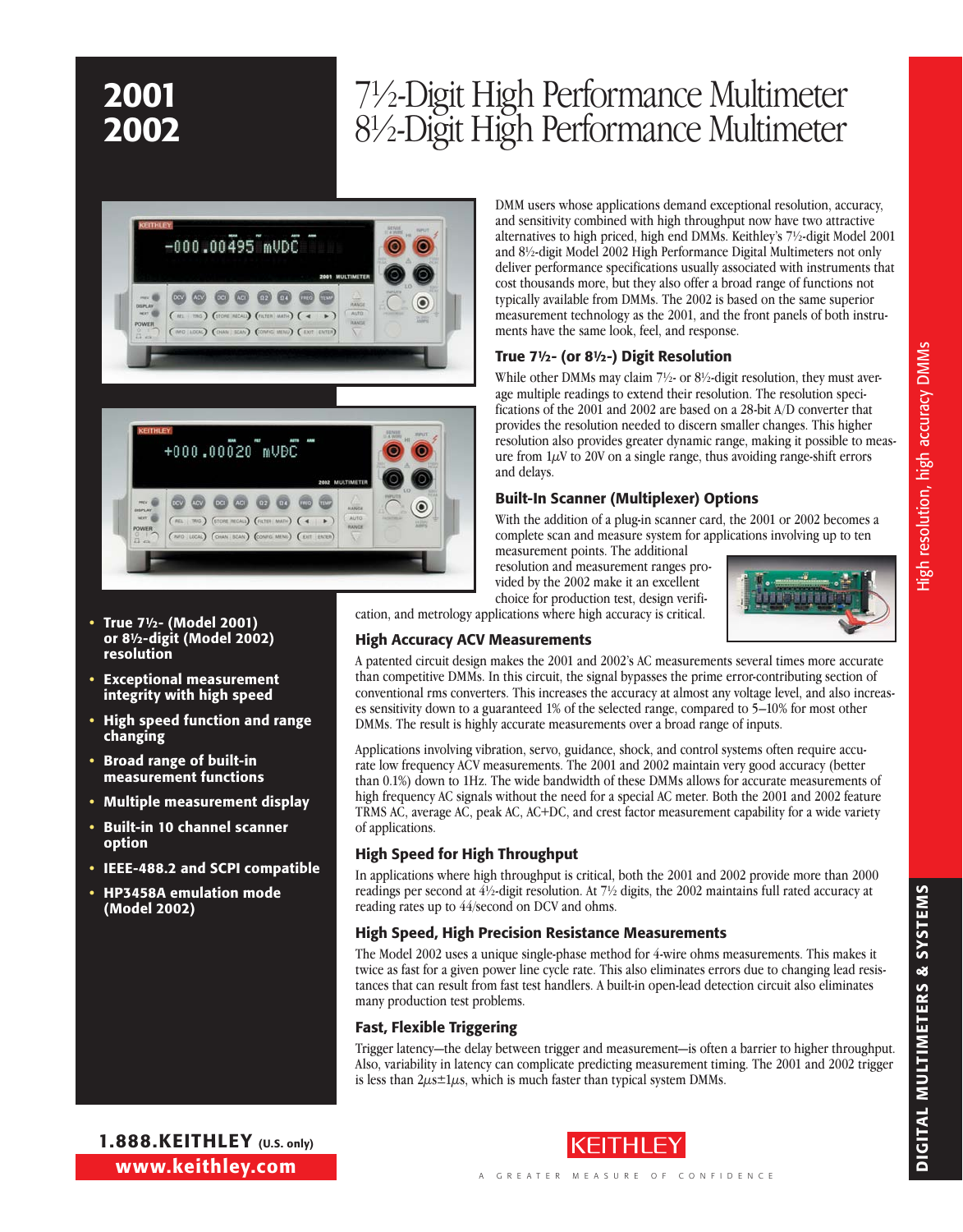## 2001

### Ordering Information

- 2001 High Performance 7½-Digit DMM with 8K Memory
- 2002 High Performance 8½-Digit DMM with 8K Memory
- 2000-SCAN 10-channel Scanner Card
- 2001-SCAN 10-channel Scanner Card with two highspeed channels
- 2001-TCSCAN 9-channel Thermocouple Scanner Card

### 2001/MEM1

High resolution, high accuracy DMMs High resolution, high accuracy DMMs

- High Performance 7½-Digit DMM with 32K Memory
- 2001/MEM2 High Performance 7½-Digit
- DMM with 128K Memory 2002/MEM1
	- High Performance 8½-Digit DMM with 32K Memory

### 2002/MEM2 High Performance 8½-Digit DMM with 128K Memory

### Accessories Supplied

Model 8605 High Performance Modular Test Leads, user's manual, option slot cover, and full calibration data.

For more information, request the Model 2001 and 2002 Technical Specifications books.

# <sup>2002</sup> 7½-Digit High Performance Multimeter 8½-Digit High Performance Multimeter



Both the 2001 and 2002 provide exceptional measurement range. In addition, the 2002 offers extended DCV and resistance measurement capabilities.

The unique Trigger-Link feature included in the Model 2001 and 2002 and most Keithley test and measurement products can be used to coordinate the operation of two or more instruments. Trigger-Link combines six independent software selectable trigger lines on a single connector for simple, direct control over all instruments in a system.

### Spot Trends with the Bar-Graph Display

The ability to track reading trends around a target value easily can be just as important as the absolute readings. A unique bar-graph display function in the 2001 and 2002 indicates data as a percentage of the selected range from  $\pm 0.01\%$  to  $\pm 100\%$ . Whether adjusting about zero or any other desired value, this display can replace a nulling differential voltmeter.

### Capture Spikes Down to 1µs

Both the 2001 and 2002 have internal peak detectors that can catch  $1\mu s$  spikes such as power supply spikes and transients, AC line power surges, and short-duration dropouts on components. These peak detectors operate up to 1MHz for repetitive signals or down to  $1\mu$ s for single spikes, so there is no need for a separate scope. The DMMs can automatically display and store the highest value or display the maximum and minimum values of spikes.

### Built-in Features and Capabilities

The 2001 and 2002 offer many built-in measurements that are typically unavailable in instruments of this type, including in-circuit current, temperature with thermocouples or RTDs, and peak spikes. Four separate outputs linked to limits simplify configuring the DMMs for use in binning operations.

The built-in AC crest factor measurement helps ensure the accuracy of AC measurements. Other DMMs typically perform AC measurements for signals without excessive crest factor—the ratio of peak value to rms values. However, when crest factor rises, measurements may not meet specs.

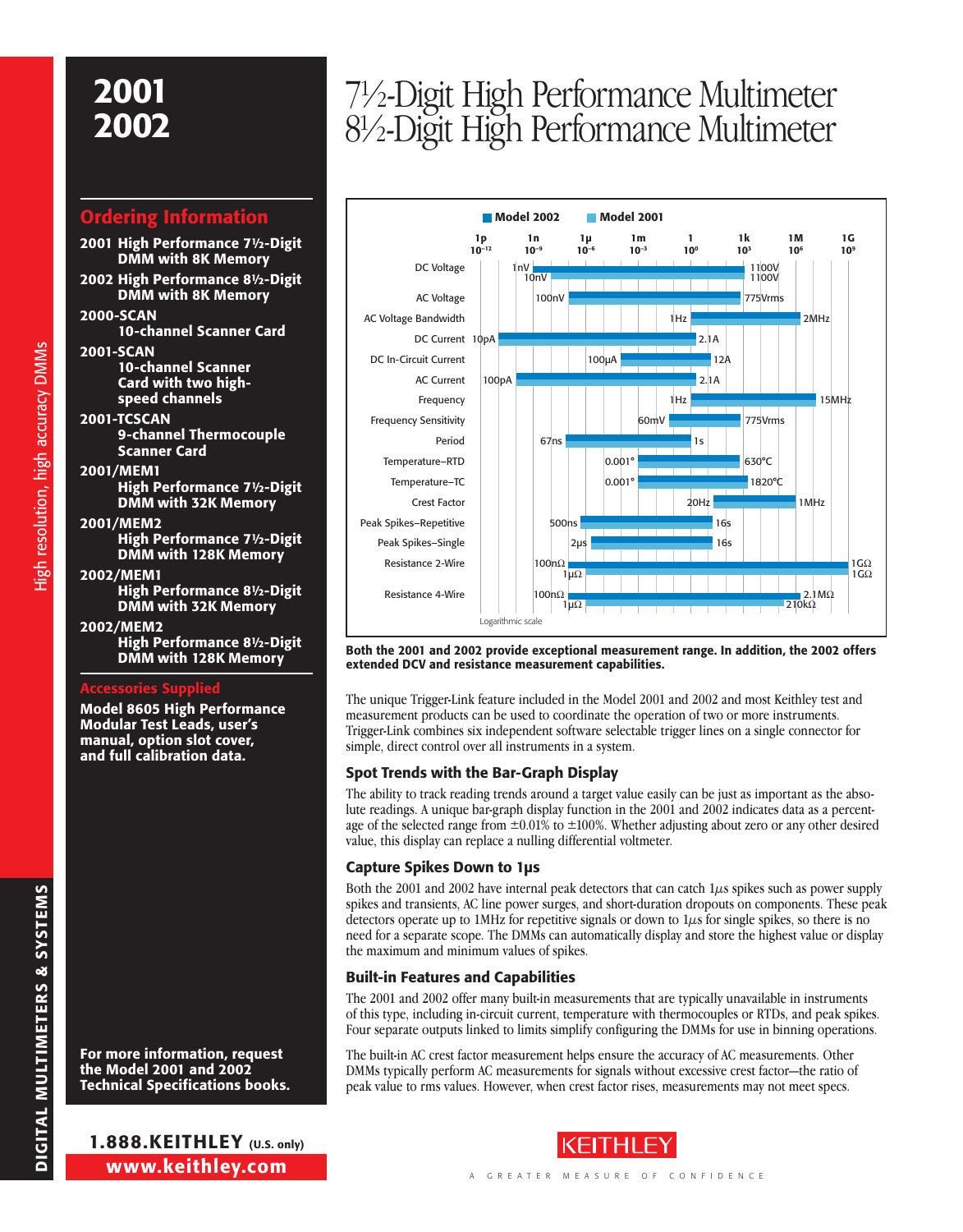### 2001

# <sup>2002</sup> 7½-Digit High Performance Multimeter 8½-Digit High Performance Multimeter

With a 2001 or 2002, there is no need for an oscilloscope to determine if the crest factor is acceptable—the DMM measures it directly.

While some DMMs calculate average AC from the rms value, these calculations apply only to sine wave inputs. The 2001 and 2002 measure peak value, average and true rms directly to obtain a complete characterization of the signal. This capability makes these DMMs ideal for AC circuit design or test applications and for verifying test voltages specified only in averages.

When measuring AC or digital signals, frequency is critical. The 2001 and 2002 accurately measure frequency up to 15MHz. Accurate triggering on the signal is critical to measure frequency reliably. The frequency counters in the 2001 and 2002 have a fully adjustable trigger level for good measurements of noisy signals.

### Multiple Measurement Display

The 2001 and 2002 can display DC and AC volts and the AC frequency from a single measurement connection simultaneously. Several other multiple-measurement displays are available, including crest factor and bar graph. By measuring sequentially and displaying simultaneously, the 2001/2002 operates as if three different meters are working together.

### Option Slot Extends DMM Performance

An option slot in the back of the 2001 and 2002 opens the door to a wide range of measurement capabilities. Choose a 10-channel general-purpose scanner card or a 9-channel thermocouple scanner card to make measurements on multiple test points or devices. This can eliminate the need for a separate scanner and significantly reduce programming and setup time.



### Accessories Available

|         | <b>TEST LEADS AND PROBES</b>                      |
|---------|---------------------------------------------------|
| 5805    | Kelvin Probes, 0.9m (3ft)                         |
| 5805-12 | Kelvin Probes, 3.6m (12ft)                        |
| 5808    | Low Cost, Single Pin, Kelvin Probes               |
| 5809    | Low Cost, Kelvin Clip Lead Set                    |
| 8502    | Micro-DIN to 6 BNCs Adapter Box with 8501-1 Cable |
| 8530    | Centronics Adapter                                |
| 8605    | High Performance 2-Wire Modular Test Leads        |
| 8606    | High Performance Modular Probe Kit                |
| 8610    | Low Thermal Shorting Plug                         |
| 8680    | RTD Probe Adapter                                 |
| 8681    | Low Cost RTD                                      |
|         | <b>CABLES/ADAPTERS</b>                            |
| 7007-1  | Shielded GPIB Cable, 1m (3.3 ft)                  |
| 7007-2  | Shielded GPIB Cable, 2m (6.6 ft)                  |
| 7009-5  | RS-232 Cable                                      |
| 8501-1  | Trigger-Link Cable, 1m (3.3 ft)                   |
| 8501-2  | Trigger Link Cable, 2m (6.6 ft)                   |
| 8502    | Trigger Link Adapter Box                          |
| 8610    | Low Thermal Shorting Plug                         |
| 8620    | 4-Wire DMM Shorting Plug                          |
|         | <b>RACK MOUNT KITS</b>                            |
| 4288-1  | Single Fixed Rack Mount Kit                       |
| 4288-4  | Side-by-Side Rack Mount Kit                       |

### GPIB Interfaces

KPCI-488LPA IEEE-488 Interface Controller for the PCI Bus KUSB-488B IEEE-488 USB-to-GPIB Interface Adapter

### Services Available

| 2000-SCAN-3Y-EW | 1-year factory warranty extended to 3 years<br>from date of shipment                                                                     |
|-----------------|------------------------------------------------------------------------------------------------------------------------------------------|
| 2001/MEM1-3Y-EW | 1-year factory warranty extended to 3 years<br>from date of shipment                                                                     |
| 2001/MEM2-3Y-EW | 1-year factory warranty extended to 3 years<br>from date of shipment                                                                     |
| 2001-SCAN-3Y-EW | 1-year factory warranty extended to 3 years<br>from date of shipment                                                                     |
|                 | 2001-TCSCAN-3Y-EW 1-year factory warranty extended to 3 years<br>from date of shipment                                                   |
| 2001-3Y-EW      | 1-year factory warranty extended to 3 years<br>from date of shipment                                                                     |
| 2002/MEM1-3Y-EW | 1-year factory warranty extended to 3 years<br>from date of shipment                                                                     |
| 2002/MEM2-3Y-EW | 1-year factory warranty extended to 3 years<br>from date of shipment                                                                     |
| 2002-3Y-EW      | 1-year factory warranty extended to 3 years<br>from date of shipment                                                                     |
| C/2000-3Y-ISO   | 3 (ISO-17025 accredited) calibrations within<br>3 years of purchase for Model 2000-SCAN*                                                 |
| C/2001-3Y-ISO   | 3 (ISO-17025 accredited) calibrations<br>within 3 years of purchase for Models 2001,<br>2001/MEM1, 2001/MEM2, 2001-SCAN,<br>2001-TCSCAN* |
| C/2002-3Y-ISO   | 3 (ISO-17025 accredited) calibrations<br>within 3 years of purchase for Models 2002,<br>2002/MEM1, 2002/MEM2*                            |

\*Not available in all countries

al Multimete r s & SYSTEMS

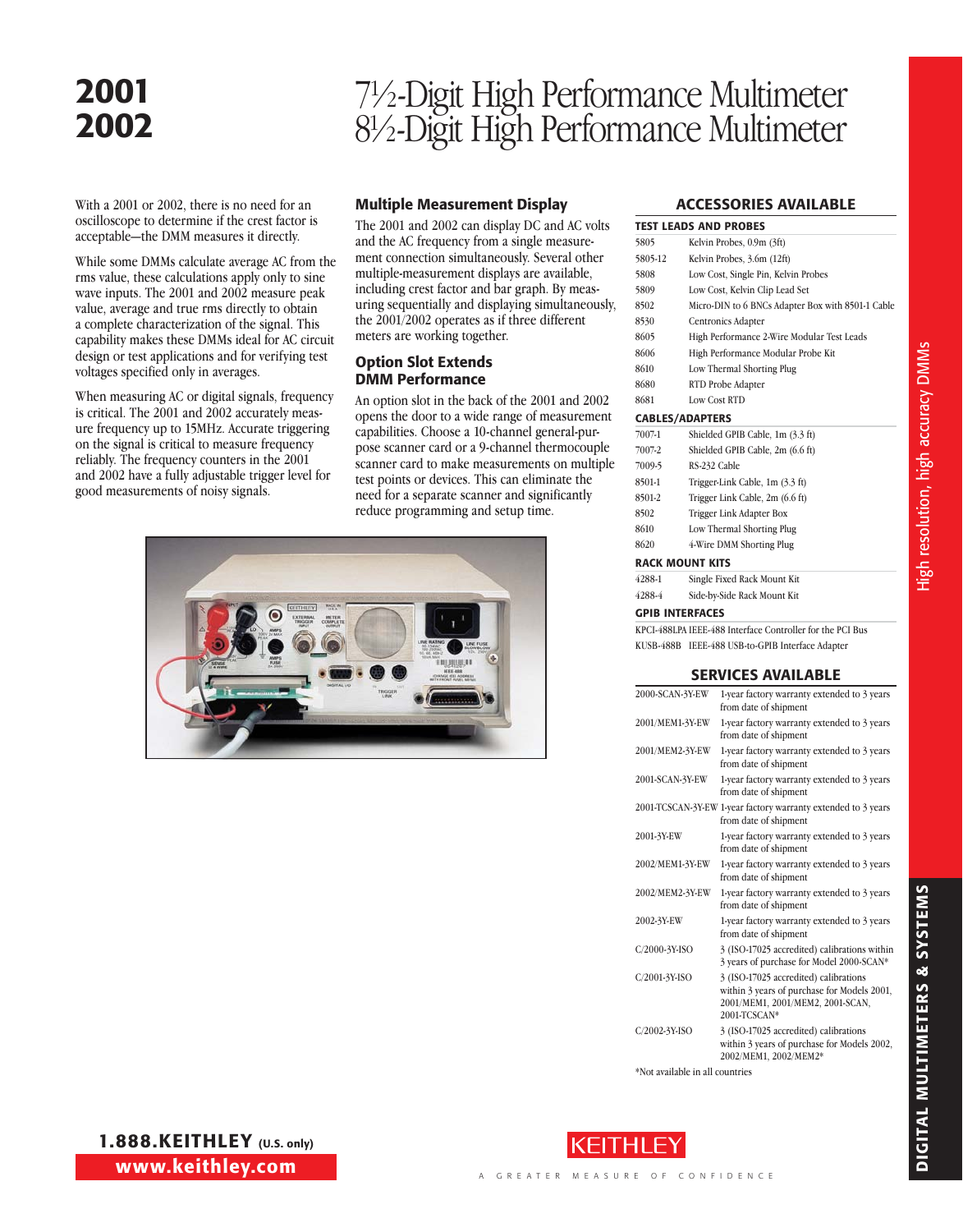## <sup>2002</sup> 7½-Digit High Performance Multimeter 8½-Digit High Performance Multimeter

### 2001 Condensed Specifications

| <b>DC VOLTS</b>    |                                        |                                         |                |                              |                                                |                          |                         |                   |                         |  |  |  |  |  |  |
|--------------------|----------------------------------------|-----------------------------------------|----------------|------------------------------|------------------------------------------------|--------------------------|-------------------------|-------------------|-------------------------|--|--|--|--|--|--|
|                    | DCV INPUT CHARACTERISTICS AND ACCURACY |                                         |                |                              |                                                |                          |                         |                   |                         |  |  |  |  |  |  |
|                    |                                        |                                         |                |                              | Accuracy $\pm$ (ppm of reading + ppm of range) |                          |                         |                   |                         |  |  |  |  |  |  |
| Range              |                                        | <b>Full Scale Resolution Resolution</b> | <b>Default</b> | Input<br>Resistance          | 5<br>Minutes <sup>12</sup>                     | 24<br>Hours <sup>2</sup> | 90<br>Days <sup>3</sup> | Year <sup>3</sup> | 2<br>Years <sup>3</sup> |  |  |  |  |  |  |
| $200 \text{ mV}^4$ | ±210,00000                             | 10 <sub>nV</sub>                        | $100$ nV       | $>10$ G $\Omega$             | $3 + 3$                                        | $10 + 6$                 | $25 + 6$                | $37 + 6$          | $50 + 6$                |  |  |  |  |  |  |
| V<br>$\mathbf{2}$  | $\pm 2.1000000$                        | $100 \text{ nV}$                        | $1 \mu V$      | $>10$ G $\Omega$             | $2 + 1.5$                                      | $7 + 2$                  | $18 + 2$                | $25 + 2$          | $32 + 2$                |  |  |  |  |  |  |
| 20 V               | ±21,000000                             | $1 \mu V$                               | $10 \mu V$     | $>10$ GQ                     | $2 + 1.5$                                      | $7 + 4$                  | $18 + 4$                | $24 + 4$          | $32 + 4$                |  |  |  |  |  |  |
| 200 V              | ±210,00000                             | $10 \mu V$                              | $100 \mu V$    | $10 \text{ M}\Omega \pm 1\%$ | $2 + 1.5$                                      | $13 + 3$                 | $27 + 3$                | $38 + 3$          | $52 + 3$                |  |  |  |  |  |  |
| 1000<br>V          | ±1100.0000                             | $100 \mu V$                             | $1 \text{ mV}$ | $10 \text{ M}\Omega \pm 1\%$ | $10 + 1.5$                                     | $17 + 6$                 | $31 + 6$                | $41 + 6$          | $55 + 6$                |  |  |  |  |  |  |

#### DC VOLTS NOTES

- 2. For T<sub>CAL</sub>  $\pm 1^{\circ}$ C, following 55-minute warm-up. T<sub>CAL</sub> is ambient tempera-<br>ture at calibration, which is 23<sup>°</sup>C from factory.
- 3. For  $T_{\text{CAL}} \pm 5^{\circ}C$ , following 55-minute warm-up. Specifications include factory traceability to US NIST.
- 4. When properly zeroed using REL function.
- 12. DCV Transfer Stability typical applications are standard cell comparisons and relative accuracy measurements. Specs apply for 10 power line cycles, 20-reading digital filter, autozero on with type synchronous, fixed range following 2-hour warm-up at full scale to 10% of full scale, at  $T_{REF} \pm 1^{\circ}C$  ( $T_{REF}$  is the initial ambient temperature). Specifications on the 1000V range are for measurements within 5% of the initial measurement value and following measurement settling.

| Normal Mode RMS <sup>1</sup>                                             |
|--------------------------------------------------------------------------|
| 90 Days, ±2°C from last AC self-cal for 1% to 100% of range <sup>3</sup> |
| $\pm$ (% of reading + % of range)                                        |

|                     |                |                |                |                | ---             | - -            |                 |                  |               |            |
|---------------------|----------------|----------------|----------------|----------------|-----------------|----------------|-----------------|------------------|---------------|------------|
| Range               | $20-50$ Hz     | 50-100Hz       | $0.1 - 2k$ Hz  | $2-10kHz$      | 10-30kHz        | 30-50kHz       | 50-100kHz       | 100-200kHz       | $0.2 - 1$ MHz | 1-2MHz     |
| $200 \text{ mV}$    | $0.25 + 0.015$ | $0.07 + 0.015$ | $0.03 + 0.015$ | $0.03 + 0.015$ | $0.035 + 0.015$ | $0.05 + 0.015$ | $0.3 + 0.015$   | $0.75 + 0.025$   | $2 + 0.1$     | $5 + 0.2$  |
| 2 V                 | $0.25 + 0.015$ | $0.07 + 0.015$ | $0.03 + 0.015$ | $0.03 + 0.015$ | $0.035 + 0.015$ | $0.05 + 0.015$ | $0.3 + 0.015$   | $0.75 + 0.025$   | $2 + 0.1$     | $5 + 0.2$  |
| 20 V                | $0.25 + 0.015$ | $0.07 + 0.015$ | $0.04 + 0.015$ | $0.06 + 0.015$ | $0.08 + 0.015$  | $0.1 + 0.015$  | $0.3 + 0.015$   | $0.75 + 0.025$   | $4 + 0.2$     | $7 + 0.25$ |
| $200 \, \text{V}^4$ | $0.25 + 0.015$ | $0.07 + 0.015$ | $0.04 + 0.015$ | $0.06 + 0.015$ | $0.08 + 0.015$  | $0.1 + 0.015$  | $0.3 + 0.015$   | $0.75 + 0.025^5$ | $4 + 0.25$    |            |
| 750 V <sup>4</sup>  | $0.25 + 0.015$ | $0.1 + 0.015$  | $0.08 + 0.015$ | $0.09 + 0.015$ | $0.12 + 0.015$  | $0.15 + 0.015$ | $0.5 + 0.015^5$ |                  |               |            |
|                     |                |                |                |                |                 |                |                 |                  |               |            |

### AC VOLTS NOTES

1. Specifications apply for sinewave input, AC + DC coupling, 1 power line cycle, digital filter off, following 55 minute warm-up.

3. For 1% to 5% of range below 750V range, and for 1% to 7% of 750V range, add 0.01% to range uncertainty. For inputs from 200kHz to 2MHz, specifications apply above 10% of range.

4. Add 0.001% of reading  $\times$  (V<sub>IN</sub>/100V)<sup>2</sup> additional uncertainty above 100V rms.

5. Typical values.

### **OHMS**

| TWO-WIRE AND FOUR-WIRE OHMS (2W and 4W Ohms Functions) <sup>13</sup> |  |
|----------------------------------------------------------------------|--|
|                                                                      |  |

|                                       |                   |                       | <b>Default</b>        | Current <sup>1</sup> | <b>RESISTANCE ACCURACY<sup>5</sup></b><br>$\pm$ (ppm of reading + ppm of range) |                      |                     |                      |  |
|---------------------------------------|-------------------|-----------------------|-----------------------|----------------------|---------------------------------------------------------------------------------|----------------------|---------------------|----------------------|--|
| Range                                 | <b>Full Scale</b> | <b>Resolution</b>     | <b>Resolution</b>     | Source               | 24 Hours <sup>6</sup>                                                           | 90 Days <sup>7</sup> | 1 Year <sup>7</sup> | 2 Years <sup>7</sup> |  |
| $\Omega$<br>20                        | 21.000000         | $1 \mu\Omega$         | $10 \mu\Omega$        | $9.2$ mA             | $29 + 7$                                                                        | $52 + 7$             | $72 + 7$            | $110 + 7$            |  |
| $\Omega$<br>200                       | 210.00000         | $10 \mu\Omega$        | 100 $\mu\Omega$       | $0.98 \text{ mA}$    | $24 + 7$                                                                        | $36 + 7$             | $56 + 7$            | $90 + 7$             |  |
| 2 k $\Omega$                          | 2100.0000         | $100 \mu\Omega$       | $1 \text{ m}\Omega$   | 0.98 <sub>m</sub> A  | $22 + 4$                                                                        | $33 + 4$             | $50 + 4$            | $80 + 4.5$           |  |
| $20 \text{ k}\Omega$                  | 21,000000         | $1 \text{ m}\Omega$   | $10 \text{ m}\Omega$  | 89<br>$\mu$ A        | $19 + 4$                                                                        | $32 + 4$             | $50 + 4$            | $80 + 4.5$           |  |
| $200 \text{ k}\Omega$                 | 210.00000         | $10 \text{ m}\Omega$  | $100 \text{ m}\Omega$ | μA                   | $20 + 4.5$                                                                      | $72 + 4.5$           | $90 + 4.5$          | $130 + 5$            |  |
| $2 M\Omega$ <sup>4</sup>              | 2.1000000         | $100 \text{ m}\Omega$ | Ω<br>1                | 770<br>nA            | $50 + 4.5$                                                                      | $110 + 4.5$          | $160 + 4.5$         | $230 + 5$            |  |
| $20 \text{ M}\Omega$ <sup>4</sup>     | 21.000000         | Ω                     | Ω<br>10               | 70<br>n <sub>A</sub> | $160 + 4.5$                                                                     | $560 + 4.5$          | $900 + 4.5$         | $1100 + 5$           |  |
| $200 \,\mathrm{M}\Omega$ <sup>4</sup> | 210.00000         | Ω<br>10               | 100<br>Ω              | 4.4<br>nA            | $3000 + 100$                                                                    | $10000 + 100$        | $20000 + 100$       | $30000 + 100$        |  |
| $1 \text{ G}\Omega$ <sup>4</sup>      | 1.0500000         | Ω<br>100              | 1 k $\Omega$          | $4.4$ nA             | $9000 + 100$                                                                    | $20000 + 100$        | $40000 + 100$       | $60000 + 100$        |  |

#### OHMS NOTES

1. Current source is typically ±9% absolute accuracy.

- 4. For 2-wire mode.
- 5. Specifications are for 1 power line cycle, 10 reading digital filter, Auto Zero on, 4-wire mode, offset compensation on (for 20 $\Omega$  to  $20k\Omega$  ranges).
- 6. For T<sub>CAL</sub>  $\pm 1^{\circ}$ C, following 55 minute warm-up. T<sub>CAL</sub> is ambient temperature at calibration (23<sup>°</sup>C at the factory).
- 7. For  $T_{CAL} \pm 5^{\circ}C$ , following 55-minute warm-up. Specifications include traceability to US NIST.
- 13. When measuring resistance of inductive loads, the inductance of that load must be 10mH or less.

### DC AMPS

#### DCI INPUT CHARACTERISTICS AND ACCURACY4

|                  |                   |                  |                              | Maximum                               |                       |                        | $Accuracy1 \pm (ppm of reading + ppm of range)$ |                      |  |
|------------------|-------------------|------------------|------------------------------|---------------------------------------|-----------------------|------------------------|-------------------------------------------------|----------------------|--|
| Range            | <b>Full Scale</b> | Resolution       | <b>Default</b><br>Resolution | <b>Burden</b><br>Voltage <sup>6</sup> | 24 Hours <sup>2</sup> | $90$ Davs <sup>3</sup> | 1 Year <sup>3</sup>                             | 2 Years <sup>3</sup> |  |
| $200 \mu A$      | 210.00000         | 10 <sub>pA</sub> | $100\ \mathrm{pA}$           | 0.25V                                 | $63 + 25$             | $300 + 25$             | $500 + 25$                                      | $1350 + 25$          |  |
| $2 \text{ mA}$   | 2.1000000         | $100 \text{ pA}$ | 1 nA                         | 0.31V                                 | $64 + 20$             | $300 + 20$             | $400 + 20$                                      | $750 + 20$           |  |
| $20 \text{ mA}$  | 21.000000         | 1 nA             | 10 <sub>nA</sub>             | $0.4$ V                               | $65 + 20$             | $300 + 20$             | $400 + 20$                                      | $750 + 20$           |  |
| $200 \text{ mA}$ | 210,00000         | 10 <sub>nA</sub> | $100$ nA                     | $0.5$ V                               | $96 + 20$             | $300 + 20$             | $500 + 20$                                      | $750 + 20$           |  |
| 2 A              | 2.1000000         | $100 \text{ nA}$ | 1 μ.Α                        | $1.5$ V                               | $500 + 20$            | $600 + 20$             | $900 + 20$                                      | $1350 + 20$          |  |

#### DC AMPS NOTES

- 1. Specifications are for 1 power line cycle, Auto Zero on, 10 reading digital filter
- 2. For  $T_{\rm CAL} \pm 1^{\circ}C$ , following 55 minute warm-up.
- 3. For  $T_{\text{CAL}}$  ±5°C, following 55 minute warm-up. Specifications include traceability to US NIST.
- 4. Add 50 ppm of range for current above 0.5A for self heating.
- 6. Actual maximum voltage burden = (maximum voltage burden)  $\times$  $(I_{MEASURED}/I_{FULL SCALE}).$



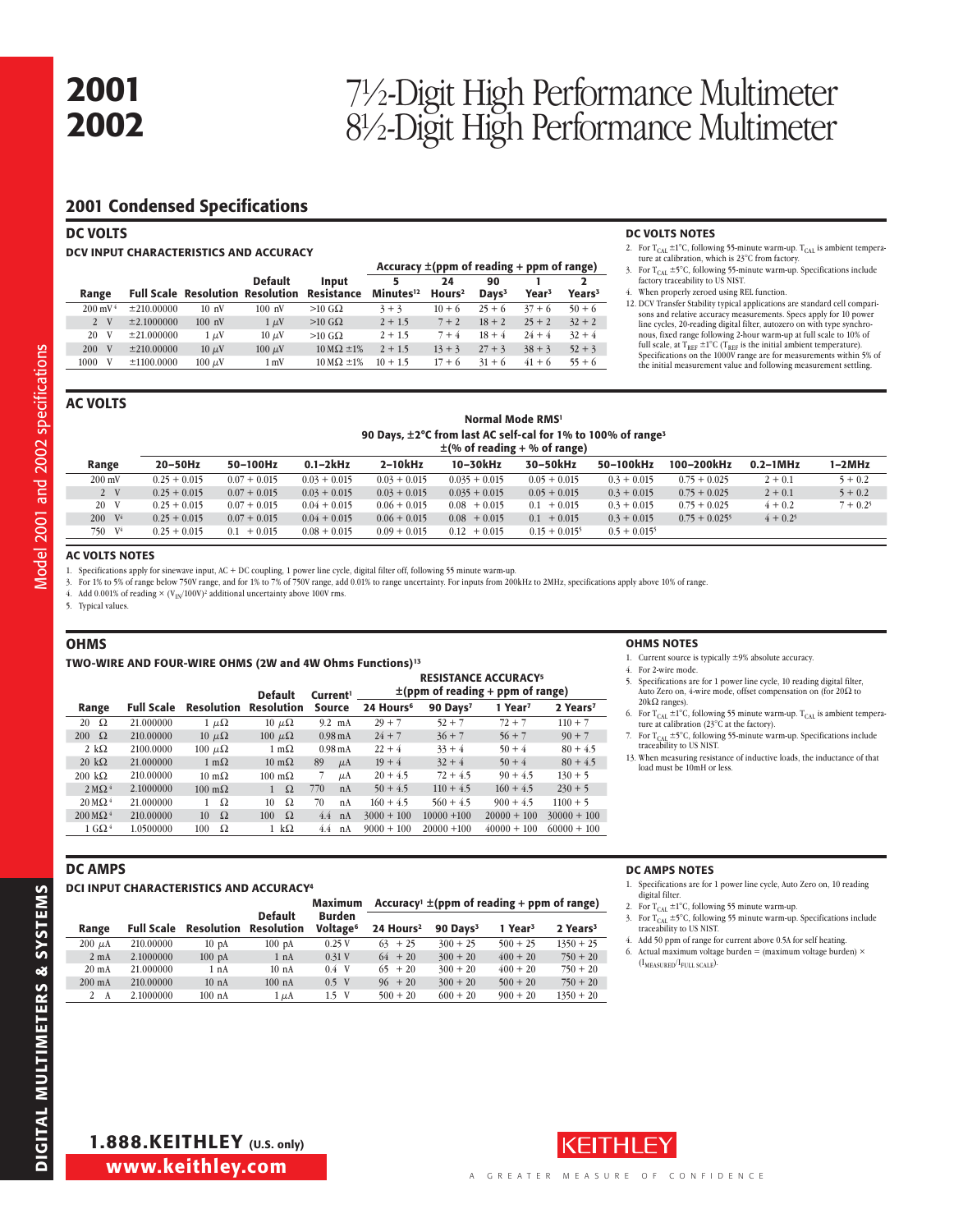## <sup>2002</sup> 7½-Digit High Performance Multimeter 8½-Digit High Performance Multimeter

### 2001 Condensed Specifications (continued)

| <b>AC AMPS</b>  |                 |                   |                   | <b>ACI ACCURACY</b> <sup>1, 2</sup> | 90 Days, 1 Year or 2 Years, $T_{CA1}$ ±5°C, for 5% to 100% of range, $\pm$ (% of reading + % of range) |                     |                         | <b>AC AMPS NOTES</b><br>1. Specifications apply for sinewave input, AC+DC coupling, 1 power line<br>cycle, digital filter off, following 55 minute warm-up.<br>2. Add 0.005% of range uncertainty for current above 0.5A rms for self- |
|-----------------|-----------------|-------------------|-------------------|-------------------------------------|--------------------------------------------------------------------------------------------------------|---------------------|-------------------------|----------------------------------------------------------------------------------------------------------------------------------------------------------------------------------------------------------------------------------------|
| <b>RANGE</b>    | $20Hz-$<br>50Hz | $50Hz -$<br>200Hz | $200Hz -$<br>1kHz | 1kHz-<br>10kHz                      | $10kHz-$<br>30kHz <sup>3</sup>                                                                         | 30kHz-<br>$50kHz^3$ | 50kHz-<br>$100$ kHz $3$ | heating.<br>3. Typical values.                                                                                                                                                                                                         |
| $200 \mu A$     | $0.35 + 0.015$  | $0.2 + 0.015$     | $0.4 + 0.015$     | $0.5 + 0.015$                       |                                                                                                        |                     |                         |                                                                                                                                                                                                                                        |
| $2 \text{ mA}$  | $0.3 + 0.015$   | $0.15 + 0.015$    | $0.12 + 0.015$    | $0.12 + 0.015$                      | $0.25 + 0.015$                                                                                         | $0.3 + 0.015$       | $0.5 + 0.015$           |                                                                                                                                                                                                                                        |
| $20 \text{ mA}$ | $0.3 + 0.015$   | $0.15 + 0.015$    | $0.12 + 0.015$    | $0.12 + 0.015$                      | $0.25 + 0.015$                                                                                         | $0.3 + 0.015$       | $0.5 + 0.015$           |                                                                                                                                                                                                                                        |
| $200$ mA        | $0.3 + 0.015$   | $0.15 + 0.015$    | $0.12 + 0.015$    | $0.15 + 0.015$                      | $0.5 + 0.015$                                                                                          | $+0.015$            | $3 + 0.015$             |                                                                                                                                                                                                                                        |
| 2 A             | $0.35 + 0.015$  | $0.2 + 0.015$     | $0.3 + 0.015$     | $0.45 + 0.015$                      | $1.5 + 0.015$                                                                                          | $4+0.015$           |                         |                                                                                                                                                                                                                                        |

### FREQUENCY COUNTER

**AC Voltage Input:** 1Hz–15MHz.

**ACCURACY:** ±(0.03% of reading).

### DC IN-CIRCUIT CURRENT

**TYPICAL RANGES: Current:**  $100\mu$ A to 12A. **Trace Resistance:**  $1\text{m}\Omega$  to  $10\Omega$  typical. **Accuracy:** ±(5% + 2 counts). For 1 power line cycle, Auto Zero on, 10 reading digital filter,

 $T_{\text{CAL}}$  ±5°, after being properly zeroed. 90 days, 1 year or 2 years.

### **TEMPERATURE**

Built-in linearization for J, K, N, T, E, R, S, B thermocouple types to ITS-90 and  $100\Omega$  platinum RTDs DIN 43760, IPTS-68, or ITS-90.

### GENERAL

- **POWER: Voltage:** 90–134V and 180–250V, universal self-selecting. **Frequency:** 50Hz, 60Hz, or 400Hz self-identifying. **Consumption:** <55VA.
- **ENVIRONMENTAL: Operating Temperature:** 0° to 50°C. **Storage Temperature:** –40° to 70°C. **Humidity:** 80% R.H., 0° to 35°C, per MIL-T-28800E1 Para 4.5.5.1.2.
- **PHYSICAL: Case Dimensions:** 90mm high  $\times$  214mm wide  $\times$  369mm deep (3½ in.  $\times$  8½ in. × 14½ in.). **Net Weight:** <4.2kg (<9.2 lbs.). **Shipping Weight:** <9.1kg (<20 lbs.).

#### **STANDARDS**

**EMI/RFI:** Conforms to VDE 0871B (per Vfg 1046/1984), IEC 801-2. Meets FCC part 15 Class B, CISPR-22 (EN55022).

Safety: Conforms to IEC348, CAN/CSA-C22.2. No. 231, MIL-T-28800E<sup>1</sup>. Designed to UL1244.

**Note 1:** For MIL-T-28800E, applies to Type III, Class 5, Style E.

For complete specifications, refer to the 2001 Technical Data book.

### 2002 Condensed Specifications

### DC VOLTS

### DCV Input Characteristics and Accuracy Enhanced Accuracy<sup>1</sup> – 10PLC, DFILT 10 Relative Accuracy  $\pm$  (ppm of reading + ppm of range)

|                         |                   |                  | Input             |              |                                              |                      |                     |                      |
|-------------------------|-------------------|------------------|-------------------|--------------|----------------------------------------------|----------------------|---------------------|----------------------|
| Range                   | <b>Full Scale</b> | Resolution       | Resistance        |              | Transfer <sup>12</sup> 24 Hours <sup>2</sup> | 90 Davs <sup>3</sup> | 1 Year <sup>3</sup> | 2 Years <sup>3</sup> |
| $200 \text{ mV}^4$      | ±210.000000       | $1 \nw$          | $>100$ GQ         | $0.4 + 1.5$  | $3.5 + 3$                                    | $15 + 8$             | $19 + 9$            | $23 + 10$            |
| 2 $V^4$                 | ±2.10000000       | $10 \text{ nV}$  | $>100$ G $\Omega$ | $0.2 + 0.15$ | $1.2 + 0.3$                                  | $6 + 0.8$            | $10 + 0.9$          | $14 + 1$             |
| 20 V                    | ±21.0000000       | $100 \text{ nV}$ | $>100$ G $\Omega$ | $0.1 + 0.05$ | $1.2 + 0.1$                                  | $6 + 0.15$           | $10 + 0.15$         | $14 + 0.15$          |
| 200 V                   | ±210.000000       | $1 \mu V$        | 10 M $\Omega$ ±1% | $0.5 + 0.08$ | $5 + 0.4$                                    | $14 + 2$             | $22 + 2$            | $30 + 2$             |
| V <sup>13</sup><br>1000 | ±1100.00000       | $10 \mu V$       | 10 M $\Omega$ ±1% | $1 + 0.05$   | $5 + 0.08$                                   | $14 + 0.4$           | $22 + 0.4$          | $30 + 0.4$           |

| <b>Relative Accuracy</b>              |
|---------------------------------------|
| $\pm$ (ppm of reading + ppm of range) |
|                                       |

| Range             | <b>Full Scale</b> | <b>Resolution</b> | <br>Resistance 24 Hours <sup>2</sup> |              | 90 Davs <sup>3</sup> | 1 Year <sup>3</sup> | 2 Years <sup>3</sup> |
|-------------------|-------------------|-------------------|--------------------------------------|--------------|----------------------|---------------------|----------------------|
| $200 \text{mV}^4$ | $\pm 210,00000$   | 10 <sub>nV</sub>  | $>100$ G $\Omega$                    | $3.5 + 6$    | $15 + 11$            | $19 + 12$           | $23 + 13$            |
| $2 \sqrt{4}$      | ±2.1000000        | $100 \text{ nV}$  | $>100$ GQ                            | $1.2 + 0.6$  | $6 + 1.1$            | $10 + 1.2$          | $14 + 1.3$           |
| 20 V              | $\pm 21.000000$   | $1 \mu V$         | $>100$ G $\Omega$                    | $3.2 + 0.35$ | $8 + 0.4$            | $12 + 0.4$          | $16 + 0.4$           |
| 200 V             | $\pm 210,00000$   | $10 \mu V$        | 10 M $\Omega$ ±1%                    | $5 + 1.2$    | $14 + 2.8$           | $22 + 2.8$          | $30 + 2.8$           |
| $1000 \tV13$      | ±1100.0000        | $100 \mu V$       | 10 $M\Omega$ ±1%                     | $5 + 0.4$    | $14 + 0.7$           | $22 + 0.7$          | $30 + 0.7$           |

Input

### **AC VOLTS Normal Mode RMS1**

Normal Accuracy14 – 1PLC, DFILT off

1.888.KEITHLEY (U.S. only)

|       | 90 Days, 1 Year or 2 Years, $\pm 2^{\circ}$ C from last AC self-cal, for 1% to 100% of range <sup>3</sup><br>$\pm$ (% of reading + % of range) |  |                                                                            |  |  |                                                                                                                                                      |  |  |                                                                                          |            |            |
|-------|------------------------------------------------------------------------------------------------------------------------------------------------|--|----------------------------------------------------------------------------|--|--|------------------------------------------------------------------------------------------------------------------------------------------------------|--|--|------------------------------------------------------------------------------------------|------------|------------|
| Range |                                                                                                                                                |  |                                                                            |  |  |                                                                                                                                                      |  |  | 20-50Hz 50-100Hz 0.1-2kHz 2-10kHz 10-30kHz 30-50kHz 50-100kHz 100-200kHz 0.2-1MHz 1-2MHz |            |            |
|       |                                                                                                                                                |  | $200 \text{ mV}$ $0.25 + 0.015$ $0.07 + 0.015$ $0.02 + 0.01$ $0.02 + 0.01$ |  |  |                                                                                                                                                      |  |  | $0.025 + 0.01$ $0.05 + 0.01$ $0.3 + 0.015$ $0.75 + 0.025$ $2 + 0.1$                      |            | $5 + 0.2$  |
| 2 V   |                                                                                                                                                |  |                                                                            |  |  | $0.25 + 0.015$ $0.07 + 0.015$ $0.02 + 0.01$ $0.02 + 0.01$ $0.025 + 0.01$ $0.05 + 0.01$ $0.3 + 0.015$ $0.75 + 0.025$                                  |  |  |                                                                                          | $2 + 0.1$  | $5 + 0.2$  |
| 20 V  |                                                                                                                                                |  |                                                                            |  |  | $0.25 + 0.015$ $0.07 + 0.015$ $0.03 + 0.015$ $0.04 + 0.015$ $0.05 + 0.015$ $0.07 + 0.015$ $0.3 + 0.015$ $0.75 + 0.025$                               |  |  |                                                                                          | $4 + 0.2$  | $7 + 0.25$ |
|       |                                                                                                                                                |  |                                                                            |  |  | 200 $V_1^4$ 0.25 + 0.015 0.07 + 0.015 0.03 + 0.015 0.04 + 0.015 0.05 + 0.015 0.07 + 0.015 0.3 + 0.015 0.75 + 0.025 <sup>5</sup>                      |  |  |                                                                                          | $4 + 0.25$ |            |
|       |                                                                                                                                                |  |                                                                            |  |  | $750$ V <sup>4</sup> $0.25 + 0.015$ $0.1 + 0.015$ $0.05 + 0.015$ $0.06 + 0.015$ $0.08 + 0.015$ $0.1 + 0.015$ <sup>5</sup> $0.5 + 0.015$ <sup>5</sup> |  |  |                                                                                          |            |            |

55-minute warm-up.

**AC VOLTS NOTES** 

- 3. For 1% to 5% of range below 750V range, and for 1% to 7% of 750V range, add 0.01% of range uncertainty. For inputs from 200kHz to 2MHz, specifications apply above 10% of range.
- 4. Add 0.001% of reading  $\times$  (V<sub>IN</sub>/100V)<sup>2</sup><br>additional uncertainty above 100V rms. 5. Typical values.

Model 2001 and 2002 specifications Model 2001 and 2002 specifications

1. Specifications apply for sinewave input, AC + DC coupling, 1 power line cycle, autozero on, digital filter off, following

www.keithley.com Digit





- DC VOLTS NOTES
- 1. Specifications are for 10 power line cycles, synchronous autozero, 10-reading repeat digital filter, autorange off, except as noted.
- 2. For  $T_{CAL} \pm 1^{\circ}C$ , following 4-hour warm-up.  $T_{CAL}$  is ambient temperature at calibration (23°C at the factory). Add 0.5ppm of reading uncertainty if the unit is power cycled during this interval.
- 3. For  $T_{\text{CAL}} \pm 5^{\circ}C$ , following 4-hour warm-up.
- 4. Care must be taken to minimize thermal offsets due to operator cables. 12. Specifications apply for 20-reading repeat digital filter,  $T_{REF} \pm 0.5^{\circ}C$  ( $T_{REF}$  is the initial ambient temperature), and for measurements within  $(T_{REF}$  is the initial ambient temperature), and for measurements within 10% of the initial measurement value and within 10 minutes of the
- initial measurement time. 13. Add 20ppm  $\times$  (V $_{\rm IN}$ /1000V) $^2$  additional uncertainty for inputs above
- 200V, except in transfer accuracy specifications. 14. Specifications are for 1 power line cycle, normal autozero, digital filter off, autorange off.